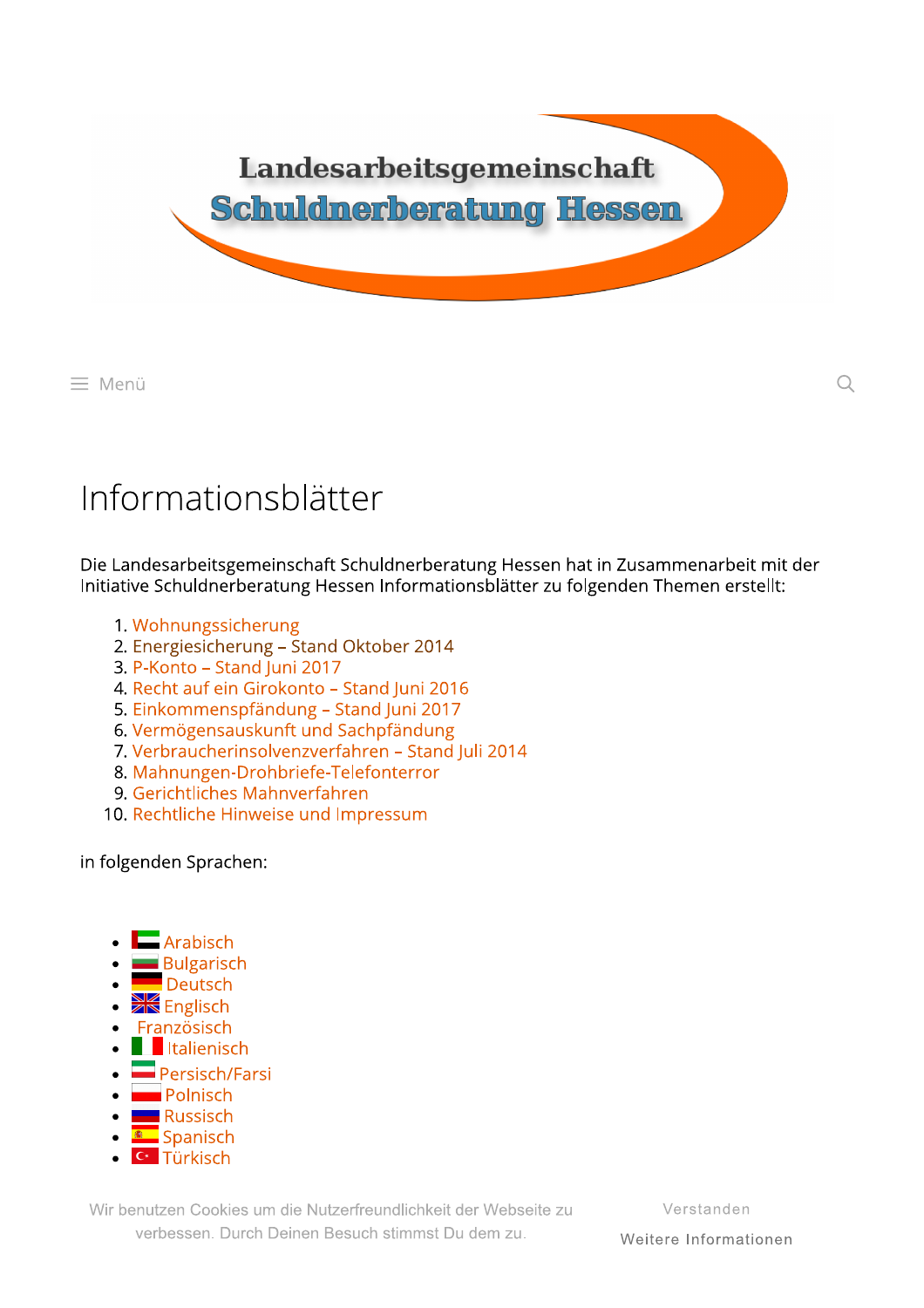Informationsblätter Schuldnerberatung

## Die LAG bietet Informationsblätter zu Themen der Schuldnerberatung in 11 Sprachen an.

## Stellenanzeige Schuldnerberatung FALZ in Frankfurt

Pfändungstabelle 2017/2018 als PDF herunterladen

## **News der LAG Hamburg**

AG Zeitz: Aussetzung der Vollziehung einer Kontopfändung bis zum Ende der "Wohlverhaltensphase" gemäß § 294 InsO Hartz-IV-Empfänger machten 2017 fast 73 Millionen Euro Schulden bei den Jobcentern Stellungnahmen AG SBV zum Pfändungsschutzkonto – Fortentwicklungsgesetz Schuldenregulierungsfonds in der Straffälligenhilfe

Suche ...

Mitglied werden in der LAG

Wir benutzen Cookies um die Nutzerfreundlichkeit der Webseite zu verbessen. Durch Deinen Besuch stimmst Du dem zu.

Verstanden Weitere Informationen